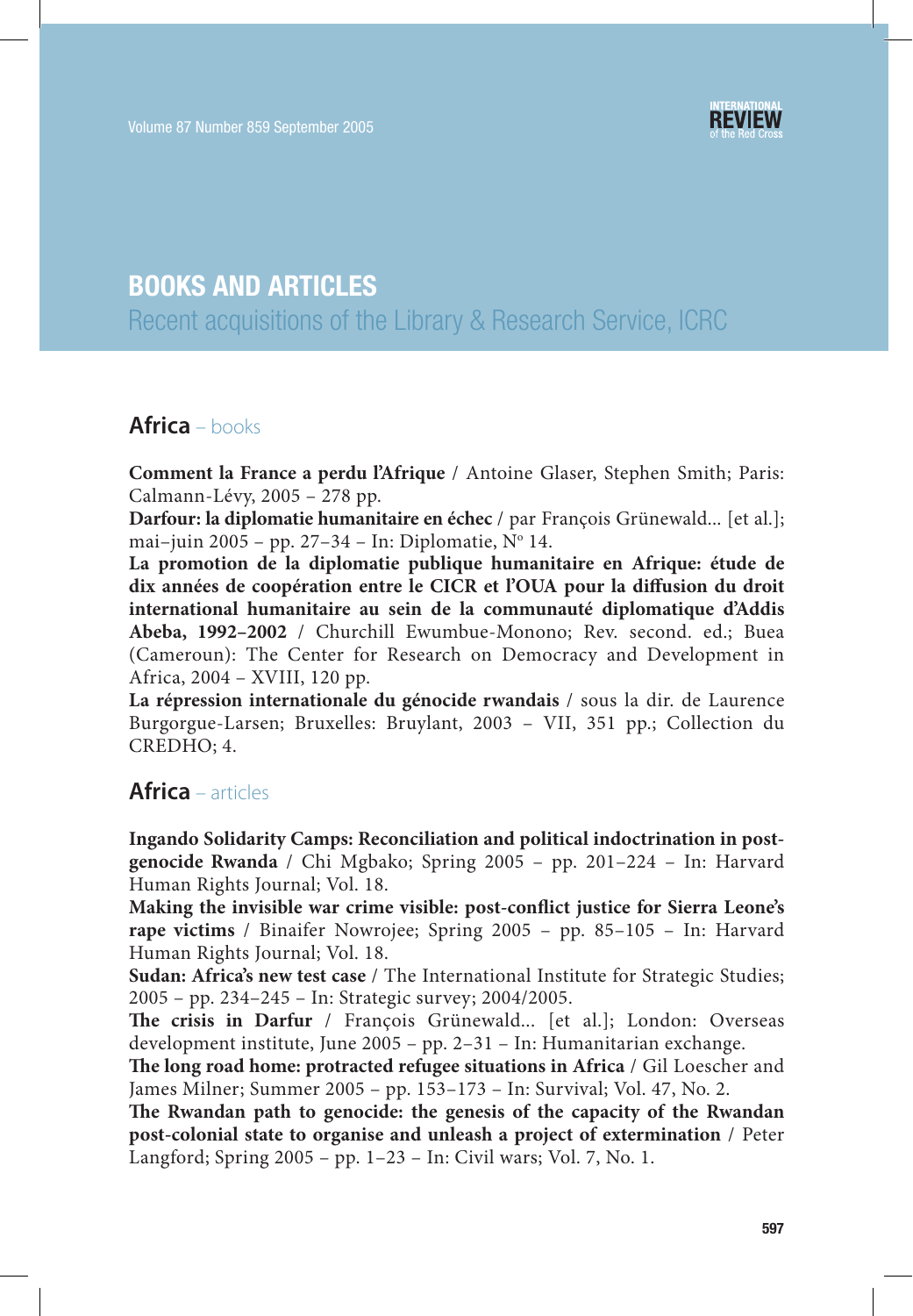# **Latin America** – books

Le conflit armé en Colombie et la communauté internationale / Pietro Lazzeri; préf. de Pierre du Bois; Paris: L'Harmattan, 2004 – 239 pp.; Recherches Amériques latines.

# **Latin America** – articles

**Colombia's tipping point?** / Jorge A. Restrepo and Michael Spagat; Summer 2005 – pp. 131–152 – In: Survival; Vol. 47, No. 2.

La Muchacha Respondona: reflections on the razor's edge between crime and **human rights** / Angelina Snodgrass Godoy; May 2005 – pp. 597–624 – In: Human Rights Quarterly; Vol. 27, No. 2.

#### **Asia** – books

**A kingdom under siege: Nepal's maoist insurgency, 1996 to 2004** / Deepak Thapa with Bandita Sijapati; 2nd ed. updated; Kathmandou: Printhouse; London and New York: Zed books, September 2004 – XIX, 275 pp.

**Freedom and death inside the jail: a look into the condition of the Quezon city jail** / Raymund E. Narag; ed. by Rod P. Fajardo III; publ. by the Supreme Court of the Philippines and the United Nations Development Programme; Philippines: [Supreme Court of the Philippines], 21 January 2005 – 186 pp.

#### **Asia** – articles

**Afghanistan and the new central asian security complex** / The International Institute for Strategic Studies; 2005 – pp. 333–344 – In: Strategic survey; 2004/2005. **Humanitarian organizations in Tajikistan and the coordination of aid to displaced Afghans in no man's land** / Indra Overland; June 2005 – pp. 133–150 – In: Journal of refugee studies; Vol. 18, No. 2.

**La sécurité en Asie du Nord-Est = North-East Asian security** / François Godement... [et al.]; May 2005 – pp. 5–56 – In: Forum du désarmement = Disarmament forum; Nº 2.

**Tsunami: learning from the humanitarian response** / ed. by Marion Couldrey and Tim Morris; July 2005 – 51 pp. – In: Forced Migration Review.

## **Europe** – books

**T comme Tchétchénie** / Hélène Blanc; Montreuil: Ginkgo, mars 2005 – 161 pp.

## **Middle East** – books

**Géopolitique de l'Iran** / Mohammad-Reza Djalili; Bruxelles : Editions Complexe, 2005 – 143 pp.; Géopolitique des Etats du monde; 10.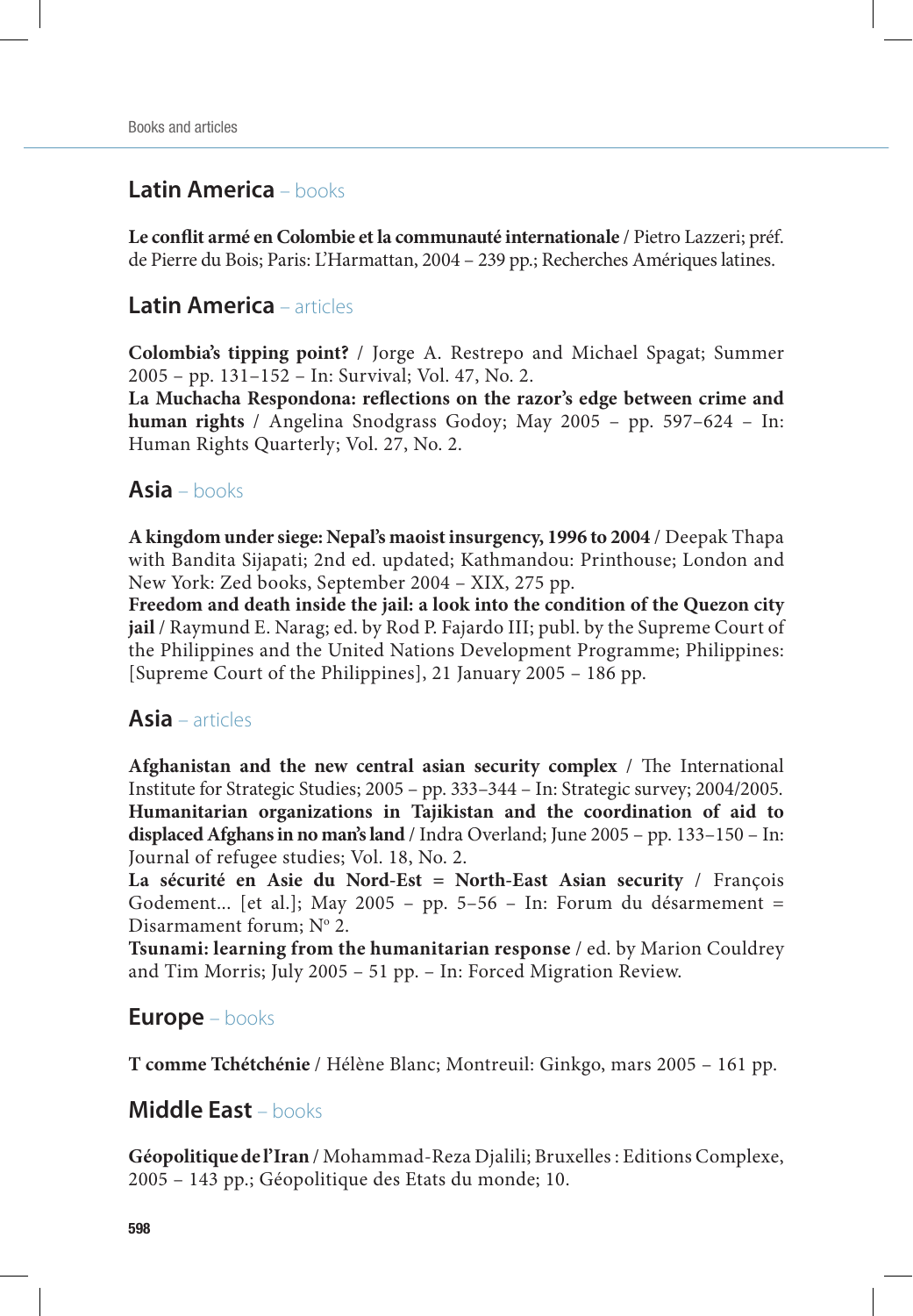**Inheriting Syria: Bashar's trial by fire** / Flynt Leverett; Washington DC: Brookings Institution Press, 2005 – XV, 286 pp. cote 323.1/677.

Israël-Palestine un siècle de conflits: chronologie des relations israélo**palestiniennes: de l'appel de Sion à l'après-Arafat** / Olivier Hubac; préf. de Gérard Chaliand; Paris : L. Audibert, 2005 – 238 pp.

## **Middle East** – articles

**Egypt and current efforts to criminalize international crimes** / Mohamed M. El Zeidy; 2005 – pp. 247–265 – In: International Criminal Law Review; Vol. 5, No. 2.

**Iraq's future: the aftermath of regime change** / Toby Dodge; London: The International Institute for Strategic Studies; New York: Routledge, March 2005 – 72 pp. – In: Adelphi paper; 372.

**La guerre de 1948; entre archives et sources orales** / Saleh Abdel Jawad; été 2005 – pp. 59–77 – In: Revue d'études palestiniennes; 96.

**Reconstructing post-Saddam Iraq: a quixotic beginning to the "global democratic revolution"** / ed. Sultan Barakat; Abingdon: Carfax, 2005 – pp. 565–852 – In: Third world quarterly: journal of emerging areas; Vol. 26, No. 4–5.

**The end of occupation: Iraq 2004** / Adam Roberts; January 2005 – pp. 27-48 – In: International and comparative law quarterly; Vol. 54, part 1.

The United States as occupying power over portions of Iraq and special **responsibilities under the laws of war** / Jordan J. Paust; 2003 – pp. 1–23 – In: Suffolk transnational law review; Vol. 27, No. 1.

#### **Weapons** – books

**Combating the proliferation of small arms and light weapons in West Africa: Handbook for the training of armed and security forces** / Anatole Ayissi and Ibrahima Sall editors; Geneva: UNIDIR, 2005 – XVII, 132 pp.

**The biological weapons convention: a failed revolution** / Jez Littlewood; Aldershot: Ashgate, 2005 – VIII, 250 pp.

#### **Weapons** – articles

**Conventional weapons: a cluster of developments** / J. McClelland; July 2005 – pp. 755–767 – In: International and comparative law quarterly; Vol. 47, No. 3.

#### **Humanitarian assistance** – books

**Der Wandel der humanitären Aktion internationaler Organisationen: Die institutionellen sowie materiell-rechtlichen Konsequenzen dargestellt am Beispiel des IKRK, UNHCR und UNHCHR** / Michael Schorr; Hamburg: Dr. Kovac, 2004 – 304 pp.; Studien zum Völker – und Europarecht; Bd. 2; Bibliographie: pp. 267–302; Dissertation, Universität Würzburg, 2003.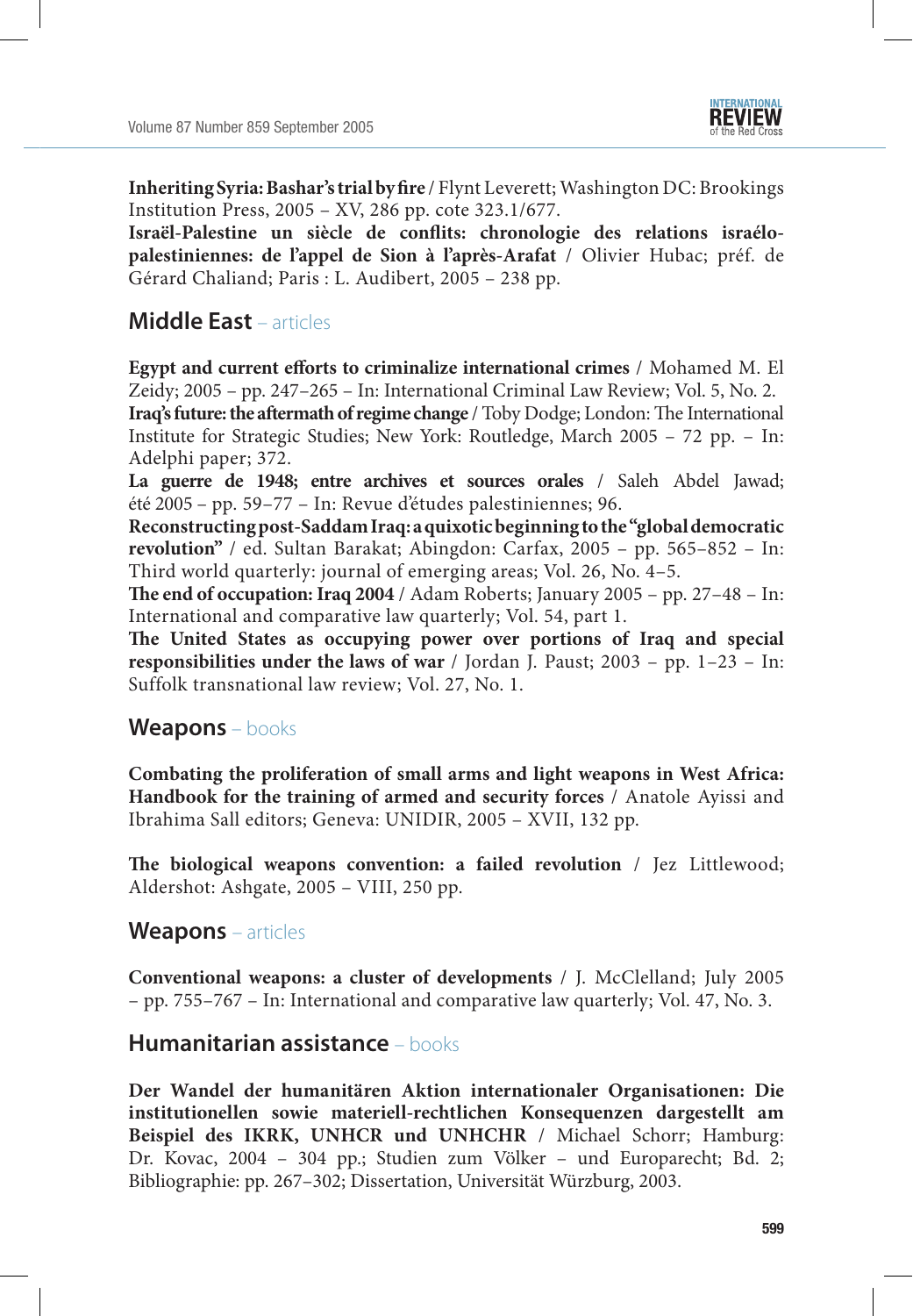**Islamic relief: general presentation: 20 years of serving humanity** / pref. [by] Jamal Krafess [and] Hany El Banna; Birmingham: Islamic relief, 2005 – 62 pp. **Management of dead bodies in disaster situations** / Pan American Health Organization, World Health Organization; Washington, DC: PAHO, 2004 – XIV,

176 pp.; Disaster manuals and guidelines; 5.

**Sauveteurs de l'impossible: un engagement à haut risque** / Barthold Bierens de Haan; Paris: Belin, 2005 – 285 pp.

The humanitarian companion: a guide for international aid, development, and **human rights workers** / John H. Ehrenreich; Filey: ITDG Publishing, 2005 – 170 pp.

#### **Humanitarian assistance** – articles

**Rethinking humanitarian security** / Pierre Gassmann; June 2005 – pp. 32–34 – In: Humanitarian exchange; No. 30.

## **Conflicts, security and armed forces** – books

**Les anciens combattants d'aujourd'hui, désarmement, démobilisation et**  réinsertion = The politics and anti-politics of contemporary "disarmament, **demobilization and reintegration" programs** / Béatrice Pouligny; Centre d'études et de recherches internationales (CERI) et Secrétariat général de la défense nationale (SGDN); Paris: Ceri, septembre 2004 – 57 pp.

**Origines du comportement dans la guerre : comprendre et prévenir les violations du DIH** / Daniel Muñoz-Rojas et Jean-Jacques Frésard; Comité international de la Croix-Rouge, Genève: CICR, octobre 2004 – 16 pp.

**Origines du comportement dans la guerre: révision de la littérature** / Jean-Jacques Frésard; Genève: CICR, octobre 2004 – 122 pp.

## **Conflicts, security and armed forces** – articles

Involvement of private contractors in armed conflict: implications under **international humanitarian law** / Alexandre Faite; Summer 2004 – pp. 166–183 – In: Defense Studies; Vol. 4, No. 2.

#### **International humanitarian law** – books

**Derecho internacional humanitario** / Jose Luis Rodriguez-Villasante y Prieto (coord.); Valencia : Tirant lo blanch: Cruz Roja espanola, 2002 – 671 pp.; Tirant monografìas; 225.

**Introducción al Derecho Internacional Humanitario** / Elizabeth Salmón; Lima: IDEHPUCP, CICR, 2004 – 174 pp.

International humanitarian law and the 21st century's conflicts: changes and **challenges** / ed. by Roberta Arnold and Pierre-Antoine Hildbrand; Lausanne [etc.]: Editions interuniversitaires suisses, 2005 – VI, 253 pp.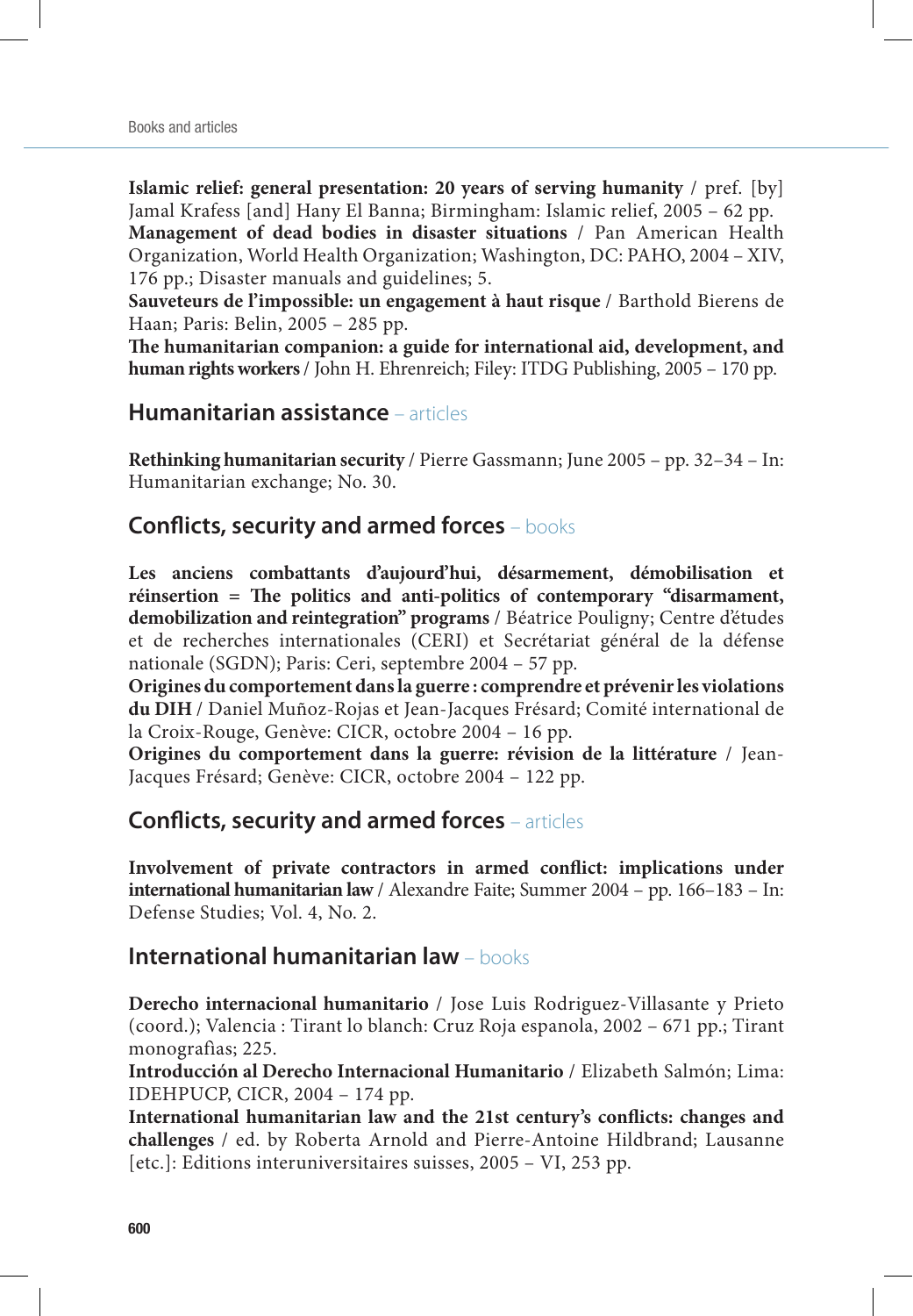

**International law and the use of force: cases and materials** / Mary Ellen O'Connell; New York: Foundation Press, 2005 – XXV, 618 pp.; University Casebook Series, Cases and Materials.

Protéger les biens culturels en cas de conflit armé / UNESCO; Paris: UNESCO, [May 2004].

#### **International humanitarian law** – articles

**Japan's new emergency legislation and international humanitarian law** / Akira Mayama; 2004 – pp. 69–95 – In: The Japanese annual of international law; 47. **Occupation as liberation: international humanitarian law and regime change** / Simon Chesterman; 2004 – 14 pp. – In: Ethics and international affairs; Vol. 18, No. 3. The application of international humanitarian law to wars of national liberation / Noelle Higgins; April 2004 – [90] pp. – In: Journal of humanitarian assistance.

#### **International criminal law** – books

**Code de droit international pénal : textes au 1er novembre 2004** / par Eric David; Bruxelles: Bruylant, 2004 – 1532 pp.; Codes en poche.

**International crimes and the ad hoc tribunals** / Guénaël Mettraux; Oxford; New York: Oxford University Press, 2005 – XXXII, 442 pp.

**Victimes de guerre en quête de justice: faire entendre leur voix et les pérenniser dans l'histoire** / sous la dir. de Denis Salas; Paris: L'Harmattan, 2004 – 196 pp.; Sciences criminelles.

## **International criminal law** – articles

La question de la définition du crime d'agression dans le Statut de Rome: entre **pouvoir politique du Conseil de sécurité et compétence judiciaire de la CPI** / par Rahim Kherad; 2005 – pp. 331–361 – In: Revue générale de droit international public; T. 109, Nº 2.

**Les "raisons de savoir" du supérieur hiérarchique qu'un crime va être commis ou a été commis par un subordonné : examen de la jurisprudence des tribunaux pénaux internationaux pour l'ex-Yougoslavie et le Rwanda** / par Marc Henzelin; Bruxelles : Bruylant, 2004 – pp. 81–125 – In: Actualité de la jurisprudence pénale internationale.

Recent developments in international criminal law: trying to stay afloat between **Scylla and Charybdis** / Olivia Swaak-Goldman; July 2005 – pp. 691–703 – In: International and Comparative Law Quarterly; Vol. 54, No. 3.

## **Human rights** – books

**Judicial process and human rights: United Nations, European, American and African systems: texts and summaries of international case-law** / by Louise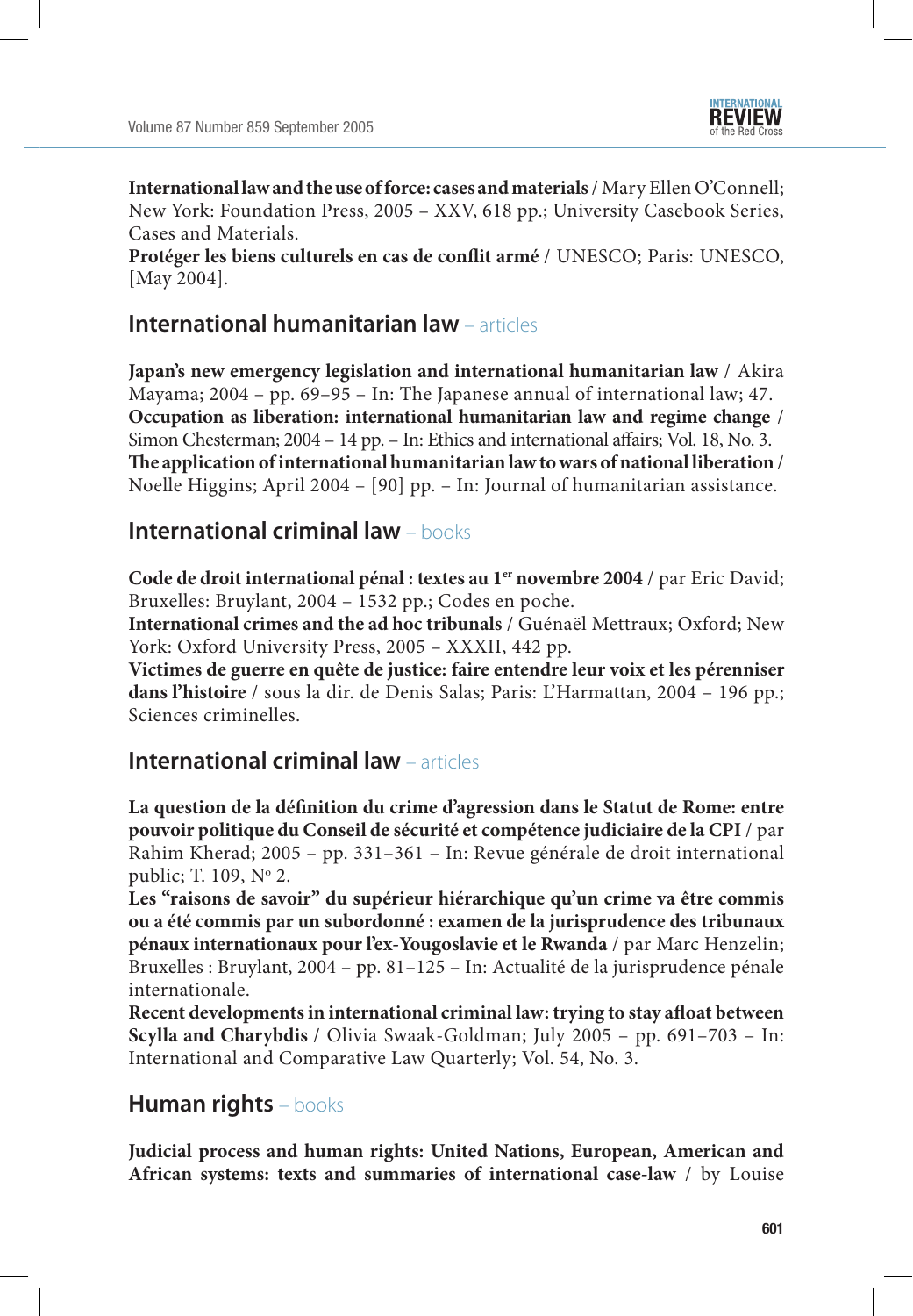Doswald-Beck and Robert Kolb; International Commission of Jurists; Kehl [etc.]: N. P. Engel, 2004 – 465 pp.

**U.N. covenant on civil and political rights: CCPR Commentary** / Manfred Nowak; 2nd rev. ed.; Kehl; Strasbourg; Arlington: N. P. Engel, 2005 – XXXIX, 1277 pp.

## **Children** – books

**Child protection: a handbook for parliamentarians** / [Dan O'Donnell, with contributions from Dan Seymour]; Inter-parliamentary Union; Geneva: Inter-Parliamentary Union: UNICEF, 2004 – 162 pp.; Handbook for parliamentarians; 7. **Children at war** / P.W. Singer; New York: Pantheon Books, 2005 – 269 pp. **Whose children?: separated children's protection and participation in emergencies** / David Tolfree; Stockholm: Save the Children, 2004 – 216 pp.

#### **United Nations, NGO** – books

**Amnesty international : rapport 2005;** [Paris]: Editions francophones d'Amnesty international, 2005 – 403 pp.

**Global community: the role of international organizations in the making of the contemporary world** / Akira Iriye; Berkeley: University of California Press, 2004 – IX, 246 pp.

**NGOs and transnational networks: wild cards in world politics** / William E. DeMars; London; Ann Arbor: Pluto Press, 2005 – 250 pp.

## **United Nations, NGO** – articles

**Actualité des pouvoirs du Conseil de Sécurité** / sous la dir. de Théodore Christakis; mai 2005 - 119 pp. - In Arès; Vol. 21, fasc. 3, Nº 55.

**L'ONU, acteur de paix, acteur humanitaire** / par Sylvie Brunel; entretien avec Lakhdar Brahimi; 2005 - pp. 297-464 - In: Politique étrangère; Nº 2.

**Mandates matter: an exploration of impartiality in United Nations operations** / Jane Boulden; Avril–June 2005 – pp. 147–160 – In: Global governance; Vol. 11, No. 2.

## **Refugees, displaced persons** – books

**Internal displacement: global overview of trends and developments in 2004** / Global IDP Project, Norwegian Refugee Council; [ed. by Jens-Hagen Eschenbächer]; Geneva: Global IDP Project, March 2005 – 66 pp.

The turbulent decade: confronting the refugee crises of the 1990s / Sadako Ogata; foreword by Kofi Annan; New York; London: W.W. Norton, 2005 – XIV, 402 pp.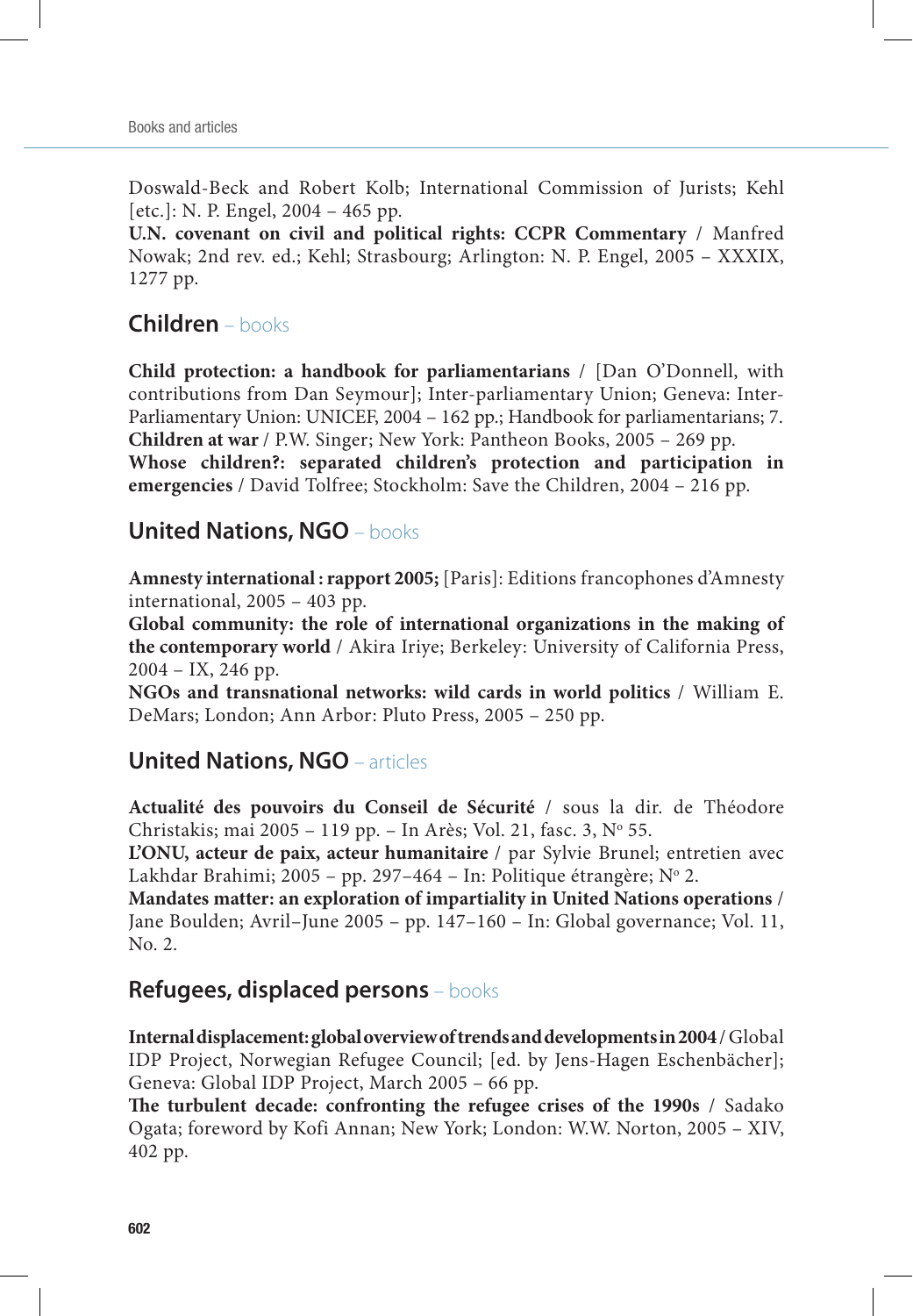

## **Terrorism** – books

**Les logiques du terrorisme** / Pierre Mannoni; Paris: In: press éditions, 2004 – 227 pp.; Psycho-polis.

**Terror, terrorism, and the human condition** / Charles P. Webel; New York: Palgrave Macmillan, November 2004 – 156 pp.

**Which justice for perpetrators of acts of terrorism?: the need for guidelines** / Jessica Almqvist; Madrid: Fundación para las Relaciones Internacionales y el Diá go Exterior (FRIDE), March 2005 – 12 pp.; Working paper; 5.

## **Terrorism** – articles

**Congressional authorization and the war on terrorism** / Curtis A. Bradley and Jack L. Goldsmith; May 2005 – 86 pp. – In: Harvard law review; Vol. 118, No. 7.

**La guerre contre le terrorisme et la politique américaine en Afrique** / Peter J. Schraeder; Juin 2005 - pp. 42-62 - In: Politique africaine; Nº 98.

**Targeted killing of suspected terrorists: extra-judicial executions or legitimate means of defence?** / David Kretzmer; April 2005 – pp. 171–212 – In: European journal of international law; Vol. 16, No. 2.

**Terrorism and the stalled evolution of international law** / The International Institute for Strategic Studies; 2005 – pp. 50-72 – In: Strategic Survey; 2004/2005. **The "war on terror" in historical perspective** / Adam Roberts; Summer 2005 – pp. 101–130 – In: Survival; Vol. 47, No. 2.